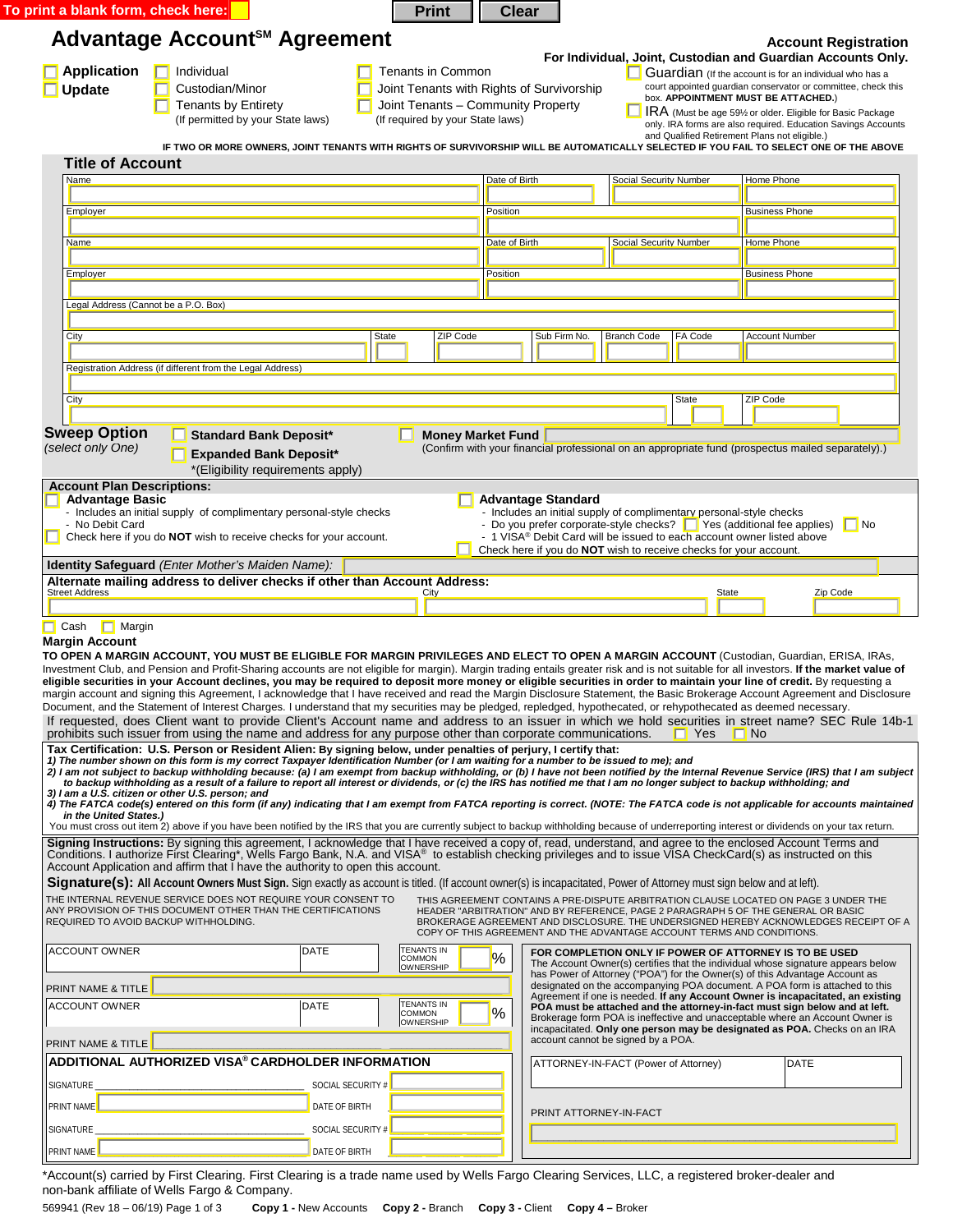| Sub Firm #        | <b>BR</b> Code | FA Code | <b>Account Number</b> |
|-------------------|----------------|---------|-----------------------|
|                   |                |         |                       |
| (Office Use Only) |                |         |                       |

## **POWER OF ATTORNEY\*\* TO PROVIDE FULL TRADING AUTHORIZATION WITH PRIVILEGES TO WITHDRAW MONEY AND SECURITIES**

## To My Broker-Dealer:

The undersigned (hereinafter referred to as the "customer" or "I") hereby authorizes the person whose signature appears below as his/her agent and attorney ("Authorized Agent") to buy, sell, sell short, tender, exchange, convert, write, exercise or trade in stocks, bonds, option contracts and any other securities on margin or otherwise in accordance with your terms and conditions for my account and risk and in my name or account number on your books. If I am a fiduciary on the account, then I hereby ratify and confirm that this authorization is granted in such fiduciary capacity and within the fiduciary powers and consistent with the fiduciary duties of said fiduciary.

In all such purchases, sales or trades you are authorized to follow the instructions of the aforesaid agent in every respect concerning my account with you; and except as herein otherwise provided, my Authorized Agent is authorized to act for me in the same manner and with the same force and effect as I might or could do with respect to such purchases, sales, trades, transfer of securities, and payment of monies (which shall for this purpose include, without limitation, the issuance of checks, use of the ATM/Debit Card and electronic funds transfer), as well as with respect to all other things necessary or incidental thereto.

I hereby ratify and confirm any and all transactions with you heretofore or hereafter made by the aforesaid agent on my behalf or on the behalf of my account with you.

I hereby agree to release and discharge you and your affiliates, and First Clearing\*, from any liability or claims in connection with your following the instructions of my Authorized Agent and agree to indemnify and hold you harmless from any losses, claims, damages, and/or liabilities (including attorney fees) based upon your acting under the instructions of my Authorized Agent. I understand and agree that you are in no way responsible for any loss to me occasioned by the actions of my Authorized Agent and that you do not, by implication or otherwise, endorse the operating methods of my Authorized Agent. I further understand and agree that you did not recommend the Authorized Agent to me.

This authorization and indemnity is in addition to (and in no way limits or restricts) any rights which you may have under any other agreement(s) between us.

This authorization and indemnity is also a continuing one and shall remain in full force and effect until revoked by the undersigned by a written notice addressed to you and delivered to your principal office, but such revocation shall not affect any liability in any way resulting from transactions initiated prior to your receipt of such revocation. In case of death of the undersigned this authorization shall continue and you shall not be responsible for any action taken on the basis of this authorization until you have received written notice of death addressed to you and delivered to your principal office.

This authorization and indemnity shall enure to the benefit of your present firm and of any successor firm or firms irrespective of any change or changes at any time in the membership thereof for any cause whatsoever, and of the assigns of your present firm or any successor firm.

If any provision of this authorization and indemnity shall be rendered invalid for any reason, the provisions of this agreement so affected shall be deemed modified or superseded, as the case may be, and all other provisions, and the provisions so modified or superseded shall in all respects continue and be in full force and effect.

This Power of Attorney shall not terminate in the event of my disability or incapacity.

| Signature (Account Owner)      | <b>Print Name</b>        | Date                  |
|--------------------------------|--------------------------|-----------------------|
| Signature (Account Owner)      | <b>Print Name</b>        | Date                  |
| Attorney-In-Fact Signature     | <b>Print Name</b>        | Date                  |
| Witness Signature              | <b>Print Name</b>        | Date                  |
| APPROVAL:                      | Firm Principal Signature | Date                  |
| he/she/they executed the same. | SS:                      |                       |
|                                |                          | My Commission Expires |

\*\* Only one person may be designated.

\*Account(s) carried by First Clearing. First Clearing is a trade name used by Wells Fargo Clearing Services, LLC, a registered broker-dealer and non-bank affiliate of Wells Fargo & Company.

569941 (Rev 18 – 06/19) Page 2 of 3 **Copy 1 -** New Accounts **Copy 2 -** Branch **Copy 3 -** Client **Copy 4 –** Broker